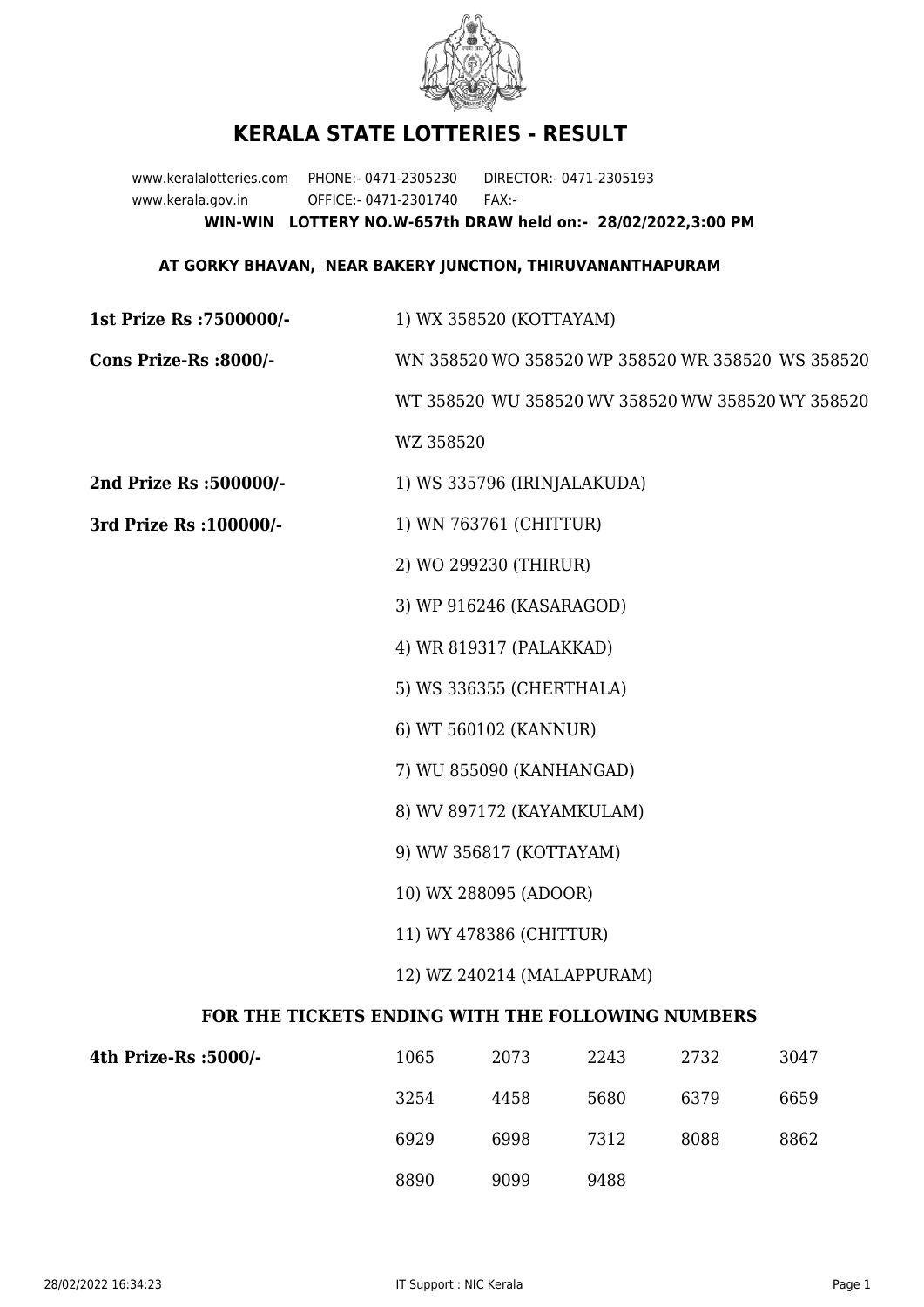| 5th Prize-Rs : 2000/- | 0850 | 2498 | 2576 | 2812 | 4437 |
|-----------------------|------|------|------|------|------|
|                       | 6678 | 7320 | 8476 | 8731 | 9873 |
| 6th Prize-Rs : 1000/- | 0090 | 0225 | 0936 | 0976 | 2068 |
|                       | 3850 | 4434 | 6266 | 6505 | 7540 |
|                       | 7848 | 8203 | 8963 | 9005 |      |
| 7th Prize-Rs :500/-   | 0027 | 0255 | 0410 | 0557 | 0644 |
|                       | 0706 | 0755 | 0799 | 0831 | 1004 |
|                       | 1139 | 1302 | 1411 | 1521 | 1527 |
|                       | 1583 | 1628 | 1629 | 1705 | 2101 |
|                       | 2403 | 2461 | 2529 | 2655 | 2699 |
|                       | 2813 | 2828 | 2936 | 3052 | 3126 |
|                       | 3572 | 3885 | 4009 | 4104 | 4191 |
|                       | 4269 | 4360 | 4378 | 4530 | 4752 |
|                       | 4773 | 4939 | 5204 | 5424 | 5766 |
|                       | 5785 | 5932 | 5976 | 6116 | 6183 |
|                       | 6531 | 6539 | 6545 | 6584 | 6650 |
|                       | 6742 | 6851 | 6987 | 7037 | 7350 |
|                       | 7362 | 7473 | 7974 | 8270 | 8380 |
|                       | 8392 | 8441 | 8613 | 8651 | 8697 |
|                       | 8930 | 9018 | 9024 | 9062 | 9276 |
|                       | 9327 | 9425 | 9426 | 9466 | 9608 |
|                       | 9872 | 9980 |      |      |      |
| 8th Prize-Rs : 100/-  | 0107 | 0284 | 0411 | 0546 | 0618 |
|                       | 0785 | 0845 | 1003 | 1105 | 1165 |
|                       | 1223 | 1291 | 1320 | 1350 | 1463 |
|                       | 1482 | 1967 | 2092 | 2140 | 2157 |
|                       | 2302 | 2340 | 2493 | 2515 | 2628 |
|                       | 2952 | 2965 | 2973 | 3040 | 3051 |
|                       | 3132 | 3137 | 3161 | 3226 | 3349 |